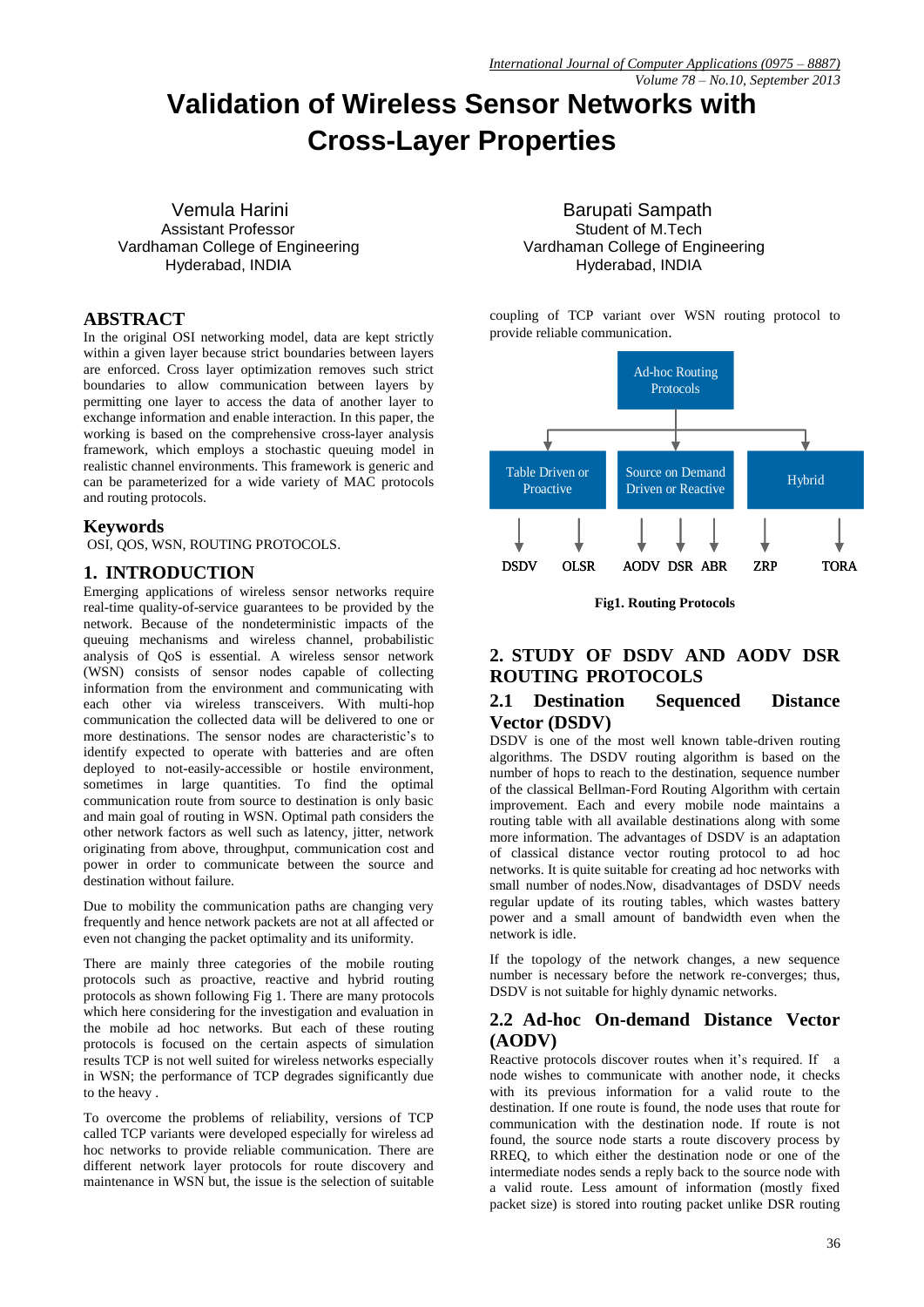protocol. The Advantages of AODV route discovery process is in on demand, which is more efficient in dynamic nature of mobile ad-hoc network .Disadvantages of AODV is Due to on demand manner, it won't check route in periodic interval so transmission of data after discover the rote is taking some delay, but due to dynamic nature of network this delay is not considerable.

#### **3. RELATED WORK**

In paper [1], defines a quantitative notion of real-time capacity of a wireless network. This describes how much realtime data the network can transfer by their deadlines. For using as a sufficient schedulability condition for a class of fixed-priority packet scheduling algorithms a capacity bound is derived that can be used.

## **3.1 Pros and Cons of real time data network**

This paper presents the first expressions for real-time capacity of a sensor network and derived a sufficient condition for schedulability under fixed-priority scheduling which allows capacity planning to be employed prior to deployment such that real-time requirements are met at runtime but it does not considers about variable density networks, realistic MAC-layers, and effects of energy constraints to name a few.

In paper [2], author surveys recent routing protocols for sensor networks and presents a classification for the various approaches pursued. Author mainly explored three main categories in this paper those are hierarchical, data-centric and location-based. All routing protocols are described and discussed under the appropriate category and all protocols are using contemporary methodologies such as network flow and QoS modeling, which are also discussed.

## **3.2 Pros and Cons of routing protocols**

The author was summarized recent research results on data routing in sensor networks and classified the approaches into three main categories, namely hierarchical, data-centric and location-based. Few other protocols followed the traditional network flow and QoS modeling methodology. However, there are some hybrid protocols that fit under more than one category but further research would be needed to address issues such as Quality of Service (QoS) posed by video and imaging sensors and real-time applications.

In paper [3], author discussed about the state of the art in protocols, algorithms and hardware for wireless multimedia sensor networks is surveyed and open research issues are discussed in detail. WMSN architectures are explored along with their advantages and drawbacks. Currently available research prototypes as well as the off-the-shelf hardware for WMSNs are listed and classified.

#### **3.3 The Pros and Cons of WMSN**

Author discussed the state of the art of research on Wireless Multimedia Sensor Networks (WMSNs), and outlined the main research challenges. Algorithms, protocols, and hardware for the development of WMSNs were surveyed, and open research issues discussed in detail.

In paper [4], author described the concept of sensor networks which has been made viable by the convergence of wireless communications micro-electro mechanical system and digital electronics First, the potential sensor networks and the sensing tasks applications are explored and a review of factors influencing the design of sensor networks is provided and then the communication architecture for sensor networks is outlined and the algorithms and protocols developed for each layer in the literature are explored.

Pros and Cons of different parameters:

The fault tolerance, flexibility, low-cost, high sensing fidelity and rapid deployment characteristics of sensor networks create many new and exciting application areas for remote sensing. Further this wide range of application areas will make sensor networks an integral part of our lives but these constraints are highly stringent and specific for sensor networks.

In paper [5], author have focused on characterizing the average end-to-end delay and maximum achievable per-node throughput in random access multi-hop wireless ad hoc networks with stationary nodes. Author presented an analytical model that takes into account the random packet arrival process, the number of nodes, the extent of locality of traffic and the back off and collision avoidance mechanisms of random access MAC.

# **3.4 Pros and Cons of Analytical Model**

In this delay analysis of random access MAC multi-hop wireless ad hoc networks. Here showed the closed form of expressions for the average end-to-end delay and maximum achievable throughput for comparable network parameters and the upper bound on maximum achievable throughput is of the same order as the Gupta-Kumar's bound.

#### **3.5 Existing system**

This is the first work of transport to physical layer that provides a generic, probabilistic cross-layer analysis of endto-end delay in WSNs.

Previous method employs discrete-time queuing theory to analyze the end-to- end delay of wireless multi-hop networks for two MAC schemes, m-phase TDMA and slotted ALOHA (not cross layer analyze).

## **3.6 Disadvantages**

Existing system can be observed that completely and accurately characterizing end-to-end delay in WSNs is still an open problem

Existing analysis did not capture a spacious change of MAC protocols with duty cycle operation and a case study with any cast protocol is included.

## **3.7 Proposed system**

Here extend previous work, model is extended to capture a wide variety of MAC protocols with duty-cycle operation and a case study with an any cast protocol is included. Moreover, considering the various deployment methodologies in WSN applications, such as both deterministic and random network topologies are analyzed.

## **3.8 Advantage of proposed system**

The proposed frame work can exact models the distribution of the end to end delay and captures the heterogeneous effects of multi hop WSNs. For the development of QoS based scheduling and communication solutions for WSNs the proposed framework can be used.

## **4. TCP**

#### **4.1 RENO**

The Reno TCP implementation retained the enhancements to Tahoe, but changed the Fast Retransmit operation to include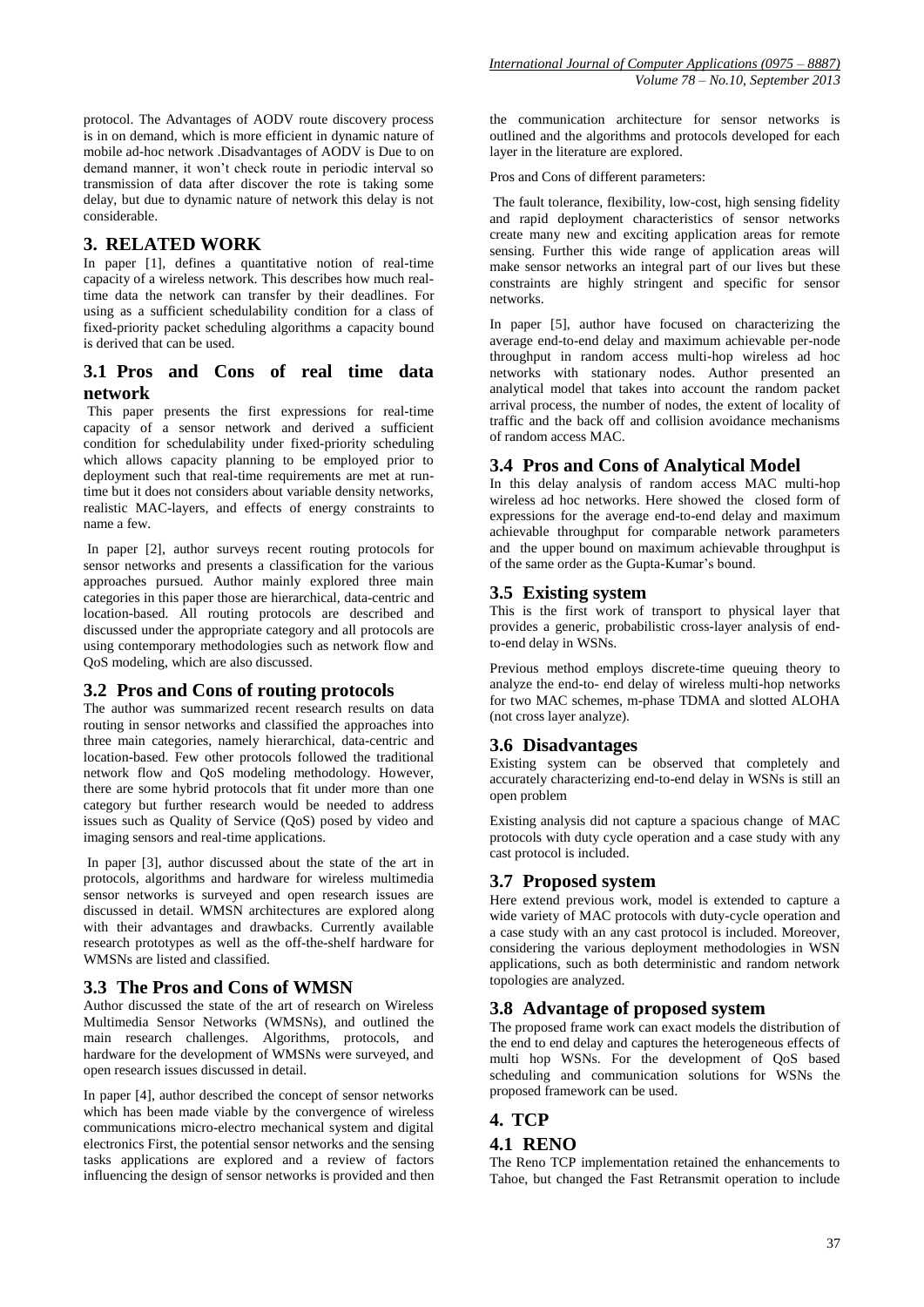Fast Recovery [Jac90]. This algorithm prevents the communication path from going empty after Fast Retransmit, because of that avoiding the need to Slow-Start to re-fill it after a single packet loss.

In Reno, the sender's usable window becomes min(awin, cwnd+ndup) where awin is the receiver 's advertised window, cwnd is the sender' s congestion window, and ndup is maintained at 0 until the number of dup ACKs reaches tcp thresh, hence forth tracks the number of duplicate ACKs. Thus, during Fast Recovery the sender "inflates" its window by the number of dup ACKs it has received, accordant with the observation that each dup ACK indicates some packet has been removed from the network and is now cached at the receiver.

# **4.2 TCP VEGAS**

TCP Vegas was proposed by Brakmo et al. It has a very different congestion control algorithm compared to New Tahoe. TCP Vegas in general controls its segment flow rate based on its estimate of the available network bandwidth. Among the many new features implemented in TCP Vegas, the most important difference between it and TCP Tahoe lies in its bandwidth estimation scheme. Studies on TCP Vegas have shown that Vegas achieve higher efficiency than Tahoe, causes fewer packet re transmissions.

Slow-start

```
W-init←1;
```
delta ←(W/RTTmin-W/RTT)\*RTTmin;

For each ack

If (delta<gamma)then

 $W \leftarrow W+1$ ;

else

enter Congestion Avoidance

end if

Congestion Avoidance

delta←(W/RTTmin-W/RTT)\*RTTmin;

for each ack

if (delta<alpha)then

 $W \leftarrow W + 1/W$ ;

else if (delta>beta)then

W←W-1;(only execute once in a RTT)

else

W←W;

end if

Fast Retransmit

if(dup\_ACKS)

retransmit the lost packet

W←W/2;

enter Congestion Avoidance

end if

#### **4.3 New Reno**

TCP New Reno defined by RFC 3782, advances retransmission during the fast recovery phase of TCP Reno. while fast recovery for every duplicate ACK that is returned to TCP New Reno, a new not sent packet from the end of the congestion window is sent, to keep the transmit window as full.

For each and every ACK that provides related to progress in the sequence space, sender assumes that the ACK points to a new hole and the next packet beyond the ACK sequence number is sent.

In this paper analysed the different layer property by the quality of service parameters like packet delivery ratio, End to End delay, and overhead and convergence time.

#### **4.4 Packet delivery function**

Packet delivery function is the defined as number of packets successfully transmitted b/w source and destination.

#### **4.5 End to End delay**

Time duration b/w packet received and sending time is called as End to End delay.

# **4.6 Overhead and Convergence time**

Number of extra packets such as routing packets called as overhead. The convergence time is defined as time duration between route failure and route recovery

# **5. PERFORMANCE EVALUATION**

In this paper (cross layer analysis) with extension, to determine the packet delivery function using number of routing protocols (such as AODV, DSDV, DSR) and also CBR traffic and various TCP protocols and Physical layer changes. In this paper with extension, with more parameters like packet delivery, overhead and also delay etc,

For this paper execution studied the different network environment by using NS2 tool. In this paper, here showing in this various network environments given in below table.

Here, comparing the different routing protocols along with TCP protocol in different network environment. Simulation result for packet delivery ratio is shown in the following graphs ;TCP New Reno is mostly providing high performance with DSR and AODV but not in DSDV.



**Fig.2 Packet delivery function with AODV (varying nodes)**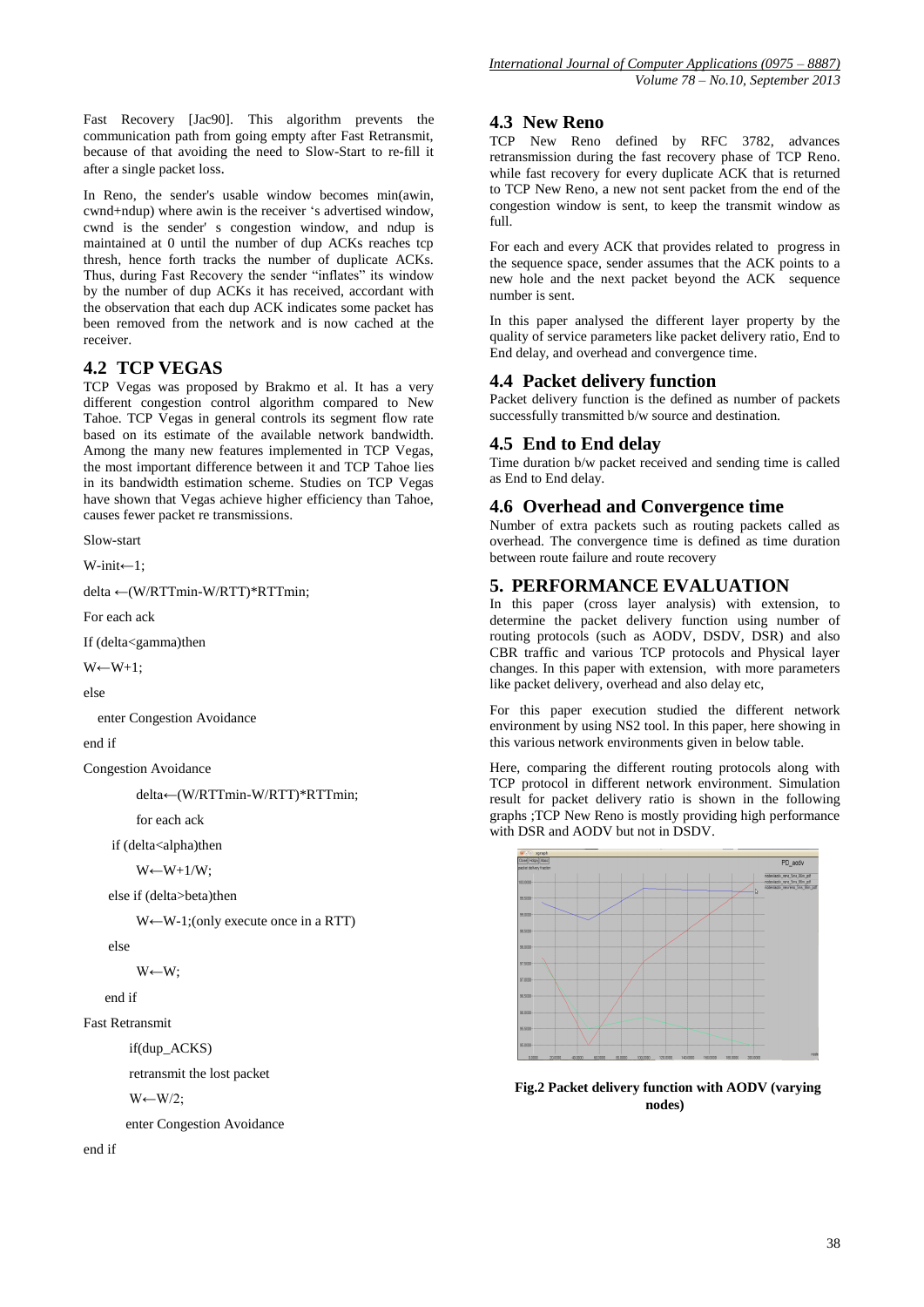

**Fig3. Packet delivery with DSDV (varying nodes)**

In next comparison, the measured variable as coverage area. In this result also TCP New RENO is better than remaining TCP protocols



**Fig 4.Packet delivery function wit AODV(coverage)**



**Fig 5. Packet delivery with DSR(coverage)**

In End to End delay analysis, Reno providing constant delay in different network environment in all the routing protocol. But new Reno is proving less delay in 100 node environment for all routing protocols.



**Fig 6.End to End delay with DSDV(nodes)**



**Fig 7. End to End Delay with AODV**

| Parameter name     | Parameter value                                 |
|--------------------|-------------------------------------------------|
| Area               | 500 X 500, 700 X 700,                           |
|                    | 1600 X 1600                                     |
| Coverage area      | 86m, 230m, 410m                                 |
| Routing protocol   | AODV, DSR, DSDV                                 |
| Transport protocol | TCP--- Reno, Vegas , New                        |
|                    | Reno                                            |
| No. Of nodes       | 8, 10, 50, 100, 200                             |
| Speed              | $5 \text{ m/s}, 10 \text{ m/s}, 20 \text{ m/s}$ |
| MAC.               | MAC/802.11                                      |

In convergence time analysis, DSR providing less convergence time in most of the cases.